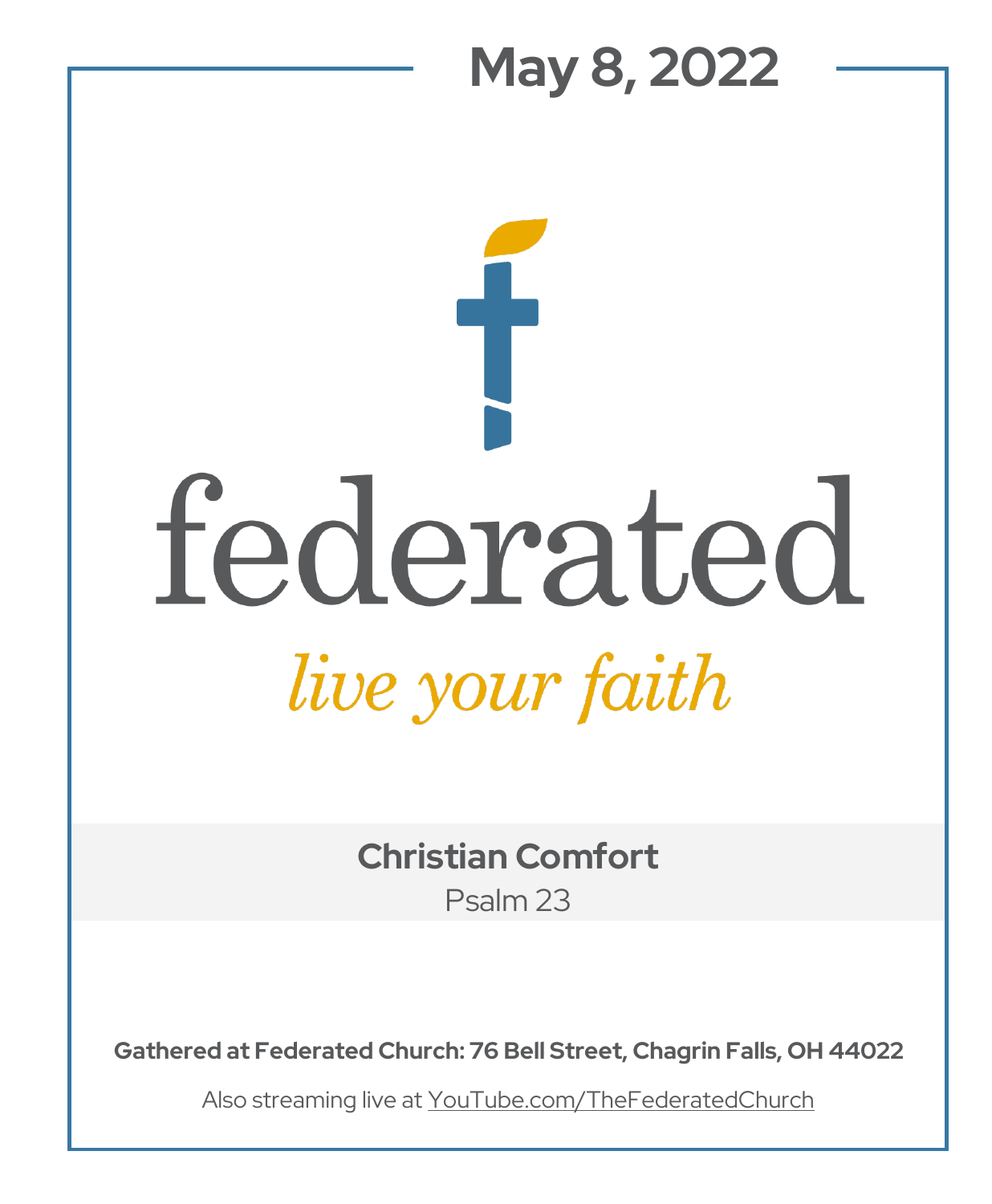

| May 8, 2022                                                                                                                                  | <b>Fourth Sunday of Easter</b>                                                                                                                                                                                                                                                                                                                                                                                                                                                                                                                                                 | <b>10 AM</b>               |  |  |
|----------------------------------------------------------------------------------------------------------------------------------------------|--------------------------------------------------------------------------------------------------------------------------------------------------------------------------------------------------------------------------------------------------------------------------------------------------------------------------------------------------------------------------------------------------------------------------------------------------------------------------------------------------------------------------------------------------------------------------------|----------------------------|--|--|
| Chimes indicate the service is starting, and silence is appreciated to prepare for worship.                                                  |                                                                                                                                                                                                                                                                                                                                                                                                                                                                                                                                                                                |                            |  |  |
| <b>Prelude</b>                                                                                                                               | The King of Love My Shepherd Is (R. Hobby)                                                                                                                                                                                                                                                                                                                                                                                                                                                                                                                                     | Marcia Snavely, organ      |  |  |
|                                                                                                                                              | <b>Welcome and Announcements</b>                                                                                                                                                                                                                                                                                                                                                                                                                                                                                                                                               | Rev. Hamilton Throckmorton |  |  |
| ****                                                                                                                                         |                                                                                                                                                                                                                                                                                                                                                                                                                                                                                                                                                                                |                            |  |  |
| <b>Introit</b>                                                                                                                               | Imagine (John Lennon)                                                                                                                                                                                                                                                                                                                                                                                                                                                                                                                                                          | Henry Horvath, piano       |  |  |
| <b>Call to Worship</b> (responsive)                                                                                                          | One: We gather to worship and praise our Good Shepherd, who cares so well for us.<br>All: The Lord is our Shepherd, who provides us all we are ever likely to need.<br>One: We gather to worship and praise our Good Shepherd, who safely leads us<br>and gives us strength for the journey.<br>All: The Lord is our Shepherd, who allows us to rest and renews our energies.<br>One: We gather to worship and praise our Good Shepherd, who offers us a feast<br>when we are stressed.<br>All: The Lord is our Shepherd, whose unfailing love is always there waiting for us. | Morgan Graves              |  |  |
| <b>Passing of Christ's Peace</b>                                                                                                             |                                                                                                                                                                                                                                                                                                                                                                                                                                                                                                                                                                                |                            |  |  |
| *<br>Hymn                                                                                                                                    | <b>Bring Many Names</b>                                                                                                                                                                                                                                                                                                                                                                                                                                                                                                                                                        | No. 10                     |  |  |
| <b>Opening Prayer</b> (unison)<br>Loving Shepherd,<br>you know our names;<br>you care for us.<br>you walk beside us.<br>When we are fearful, | When we face darkness and death,<br>When we hunger for your love,<br>you fill us with your presence.<br>you feed us at your table.<br>May we dwell in your house of goodness and mercy<br>all the days of our lives. Amen.                                                                                                                                                                                                                                                                                                                                                     | Morgan Graves              |  |  |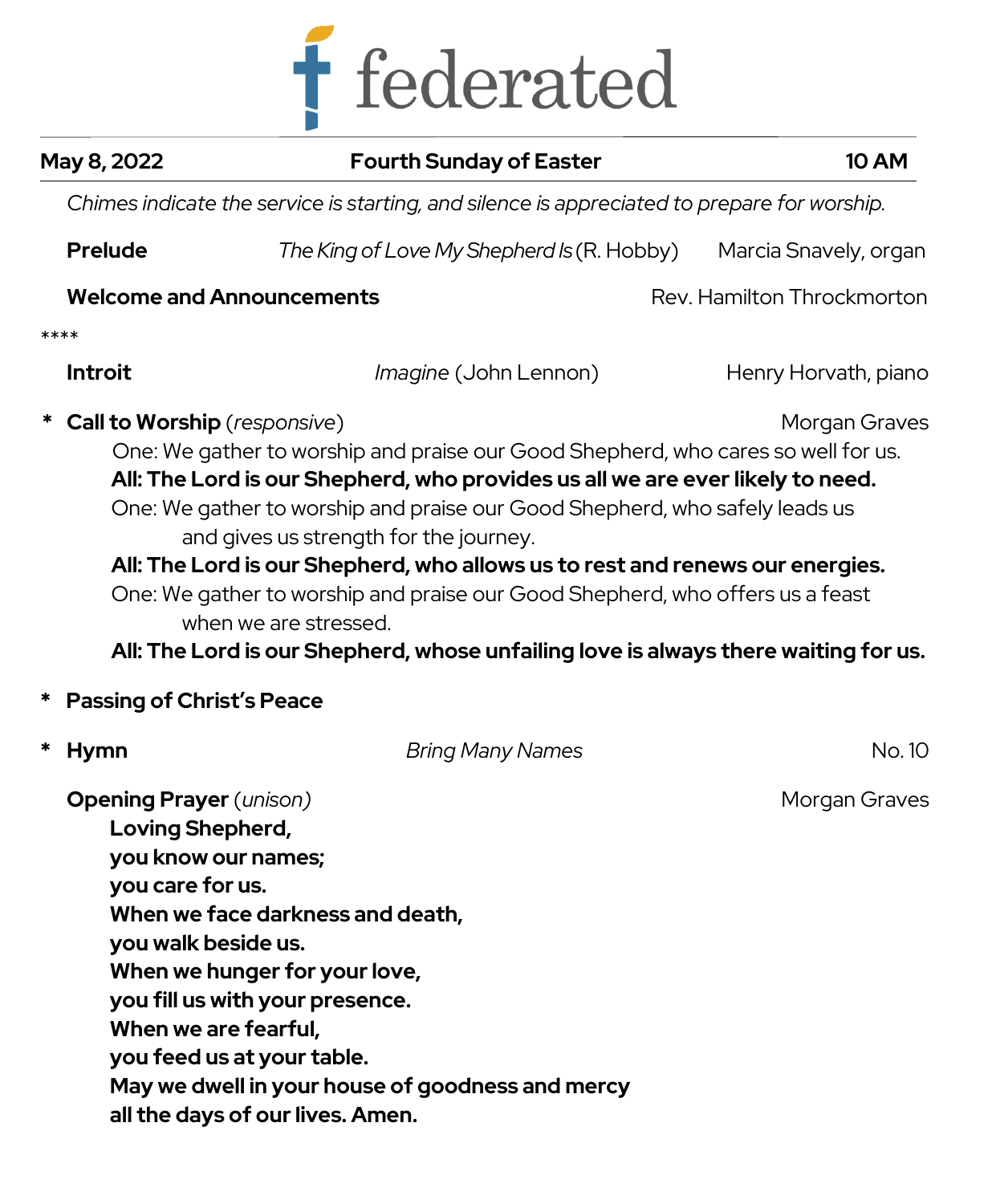| <b>Generosity Impact Moment</b> |                                                                                                                                                                                                                                                                                                                                                                                               | Rev. Throckmorton                                                                           |                                           |  |  |
|---------------------------------|-----------------------------------------------------------------------------------------------------------------------------------------------------------------------------------------------------------------------------------------------------------------------------------------------------------------------------------------------------------------------------------------------|---------------------------------------------------------------------------------------------|-------------------------------------------|--|--|
| <b>Invitation to Generosity</b> |                                                                                                                                                                                                                                                                                                                                                                                               | Rev. Throckmorton                                                                           |                                           |  |  |
|                                 | Anthem                                                                                                                                                                                                                                                                                                                                                                                        | God Bless My Family (Cindy Berry)<br>(K-6th graders dismissed to Sunday School in Room 220) | Children's Choir<br>Marcia Snavely, piano |  |  |
|                                 |                                                                                                                                                                                                                                                                                                                                                                                               | <b>Prayers of Thanksgiving and Fellowship of Prayer</b>                                     | <b>Betsy Wooster</b>                      |  |  |
|                                 | <b>Lord's Prayer</b><br>Our Father, who art in heaven, hallowed be thy name.<br>Thy kingdom come, thy will be done, on earth as it is in heaven.<br>Give us this day our daily bread.<br>And forgive us our sins, as we forgive those who sin against us.<br>And lead us not into temptation but deliver us from evil.<br>For thine is the kingdom and the power and the glory forever. Amen. |                                                                                             |                                           |  |  |
|                                 | <b>Scripture</b>                                                                                                                                                                                                                                                                                                                                                                              | Psalm 23 (Unison, with Response 2)                                                          | P.734                                     |  |  |
| *                               | <b>Hymn</b>                                                                                                                                                                                                                                                                                                                                                                                   | My Shepherd, You Supply My Need                                                             | No. 80                                    |  |  |
|                                 | <b>Sermon</b>                                                                                                                                                                                                                                                                                                                                                                                 |                                                                                             | Rev. Throckmorton                         |  |  |
| *                               | <b>Hymn</b>                                                                                                                                                                                                                                                                                                                                                                                   | God Made from One Blood                                                                     | No. 500                                   |  |  |
| *                               | <b>Benediction</b>                                                                                                                                                                                                                                                                                                                                                                            |                                                                                             | Rev. Throckmorton                         |  |  |
|                                 | <b>Postlude</b>                                                                                                                                                                                                                                                                                                                                                                               | Joyful, Joyful, We Adore Thee (Beethoven/M. Limbaugh)<br>Marcia Snavely, organ              |                                           |  |  |

**~** *Departing to Service* **~**

**All worship leaders and musicians have been fully vaccinated.**